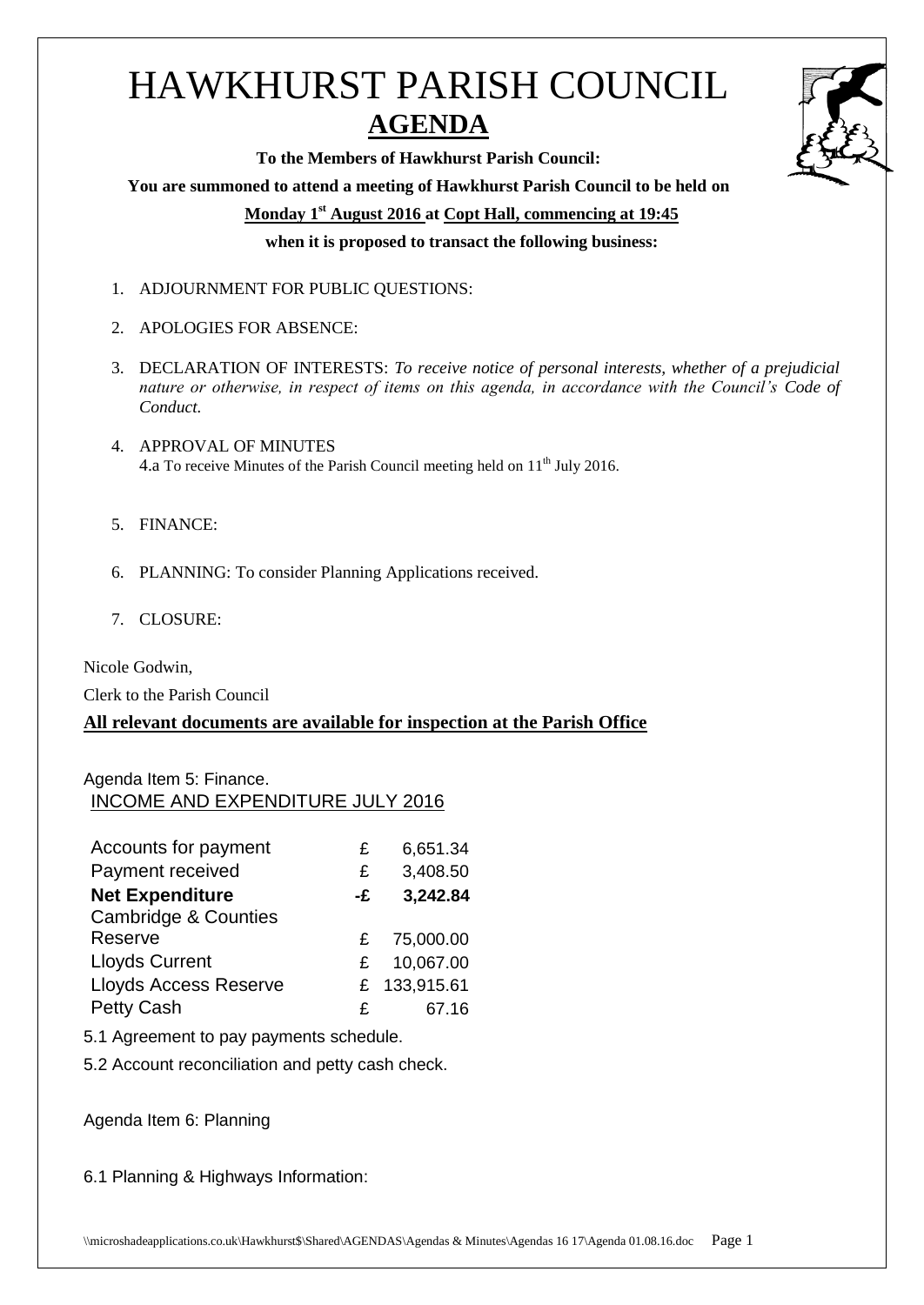| Ref. No.      | Proposal                 | Location            | <b>Comments</b>           |
|---------------|--------------------------|---------------------|---------------------------|
| Investigation | Conversion of            | 8 Plumtree Cottages | Planning consent          |
|               | garage to annex          |                     | required.                 |
| <b>KALC</b>   | <b>East Facing Slips</b> | Junction 5 M25      | Weak economic case for    |
|               | Report                   |                     | very localized area.      |
| <b>TWBC</b>   | <b>Planning Dept</b>     |                     |                           |
|               | <b>Structure</b>         |                     |                           |
| 13.07.2016    | Parish Council           | <b>TWBC</b>         | Powerpoint                |
|               | training event           |                     |                           |
| 13.07.16      | Parish Council           | <b>TWBC</b>         | Material considerations   |
|               | training event           |                     | for planning applications |

## 6.2 Planning TWBC Approved:

| Ref           | Proposal                                                                                        | Location                                        | Comments/Valid |
|---------------|-------------------------------------------------------------------------------------------------|-------------------------------------------------|----------------|
| 16/504133/LBC | Conversion of 2 dwellings to<br>single dwelling and addition of<br>single storey side extension | 1 Conghurst Cottages,<br><b>Conghurst Lane</b>  |                |
| 16/504220/SUB | Proposal<br>Surface water drainage details<br>for 15/500780                                     | <b>Station Garage,</b><br><b>Cranbrook Road</b> |                |

#### 6.3 Planning TWBC Refused:

| $\overline{\phantom{0}}$<br>◡◠<br>NO. | 1.000000<br>31 36<br>bal | ocation | .<br>$\mathbf{r}$<br>'Valid<br>.<br>nments/ |
|---------------------------------------|--------------------------|---------|---------------------------------------------|
|                                       | None                     |         |                                             |

#### 6.4 Planning Applications received:

| <b>Num</b><br>ber | <b>Application</b><br>No     | Proposal                                                                                                                                            | <b>Location</b>                                | <b>Comments</b> |
|-------------------|------------------------------|-----------------------------------------------------------------------------------------------------------------------------------------------------|------------------------------------------------|-----------------|
|                   | DV                           | 35 16/505084/A Advertisement consent for a<br>number of signs in and around<br>the Waitrose site.                                                   | Jempsons Store, Rye<br>Road                    |                 |
|                   | 36 16/505183/F<br>ULL        | Removal of existing chiller plant<br>and installation of new dry air<br>chiller plant and aircon. Units                                             | Jempsons Store, Rye<br>Road                    |                 |
|                   | 37 16/05827/F<br><b>ULL</b>  | Variation f conditions 11 and 12<br>TW/00/01034 tovary opening<br>hours and deliveries for refurb.<br>And to align withy Waitrose<br>opening hours. | Jempsons Store, Rye<br>Road                    |                 |
|                   | 38 16/505288/F<br><b>ULL</b> | Proposed dropped kerb and<br>driveway alterations                                                                                                   | 1 Fenex Cottages, Rye<br>Road                  |                 |
|                   | <b>ULL</b>                   | 39 16/505191/F Erection of a small 3m x 3m infill<br>extension                                                                                      | 3 Sandrock Bungalows,<br><b>Cranbrook Road</b> |                 |
|                   | C                            | 40 16/05692/LB Partial replacement windows                                                                                                          | Whitelimes Barn, Park<br>Lane                  |                 |
|                   | 41 16/05686/F<br><b>ULL</b>  | Single Storey flat-roofed rear<br>extension                                                                                                         | Northgrove House,<br>Northgrove Road           |                 |
|                   | 42 16/05854/F<br><b>ULL</b>  | Part retrospective conversion of<br>garage to self contained<br>accomodation.                                                                       | 8 Plum Tree Cottages                           |                 |

#### **General Notes:**